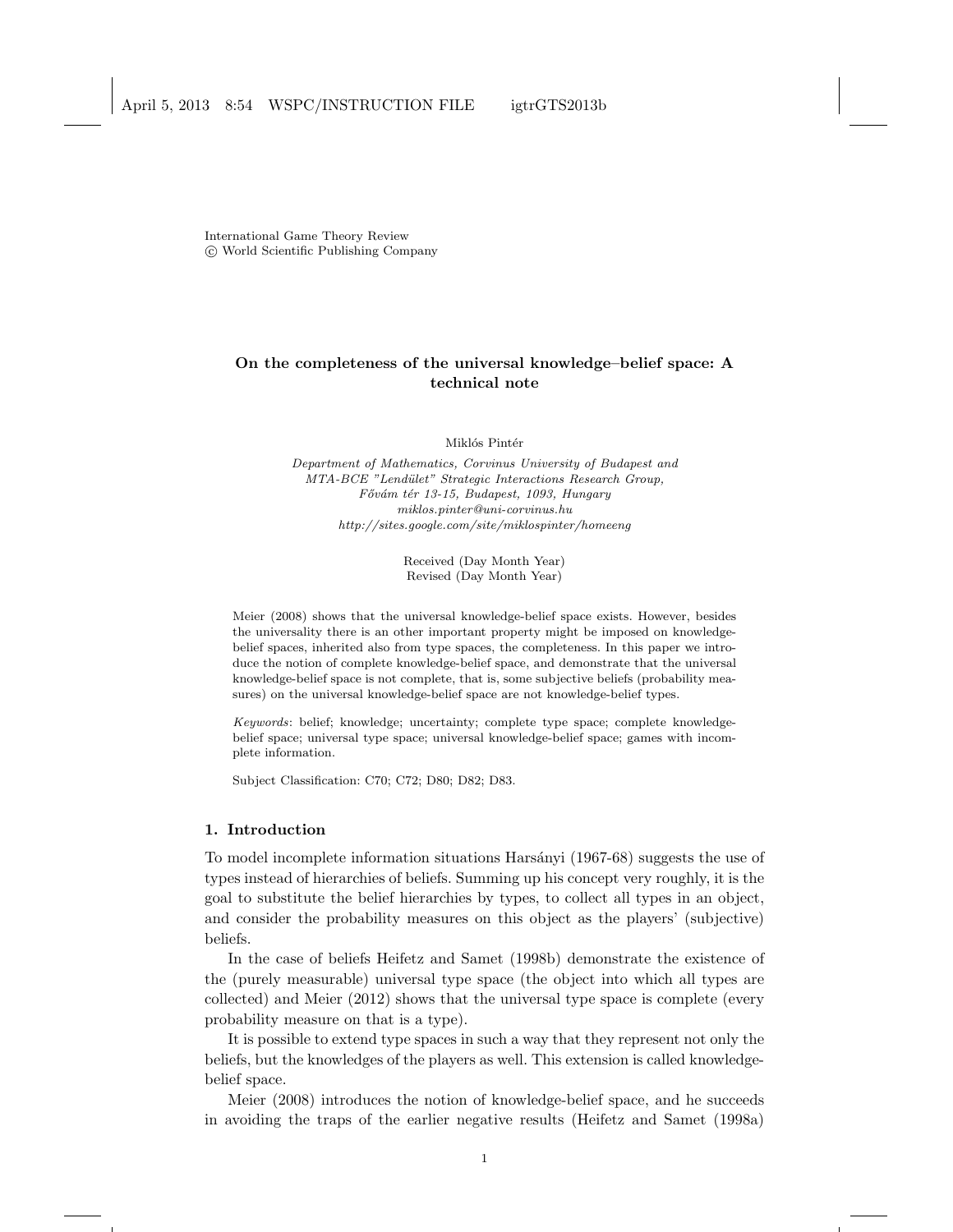#### 2 Miklós Pintér

and Brandenburger and Keisler (2006) among others), and shows that the universal knowledge-belief space exists and, naturally, is unique. This important result has been reached by a new, strict, but reasonable definition of the knowledge operator (for the details consult with Meier (2008)).

It is a natural step forward to examine the completeness of the universal knowledge-belief space. For type spaces Brandenburger (2003) introduces the notion of completeness, a type space is complete, if for any subjective belief (probability measure) expressible in the model, there is a type which represents the given subjective belief. The completeness is important because it ensures that we can take any probability measure (subjective belief) and we need not choose of the possible subjective beliefs, which was Harsányi's original goal too.

In this paper we consider Meier (2008)'s universal knowledge-belief space and conclude that is not complete, that is, there are some probability measures (subjective beliefs) on it which cannot be represented by knowledge-belief types.

Our result can be summarized as follows. In the universal knowledge-belief space there is an event (measurable set) which represents  $k_i (k_i(\varphi))$ , that is, player j knows that player i knows that event  $\varphi$  happens, and there is another which represents  $k_i(k_i(\neg\varphi))$ , that is, player j knows that player i knows that event  $\varphi$  does not happen. However, a probability measure that evaluates these two (disjoint) events equally cannot be in the knowledge-belief space, since  $b_i^{\frac{1}{2}}(k_j(k_i(\varphi)))$ , that is, player i believes with at least probability of one half that player j knows that player i knows that event  $\varphi$  happens, and  $b_i^{\frac{1}{2}}(k_j(k_i(\neg \varphi)))$ , that is, player *i* believes with at least probability of one half that player j knows that player i knows that event  $\varphi$ does not happen, are not consistent knowledge-belief expressions. Therefore, they cannot be in any state of the world in any knowledge-belief space.

One can see our result in two ways (at least). First, one can interpret our result as the notion of completeness we recommend for the universal knowledge-belief space is futile and not reasonable, since it goes against the very structure of knowledge-belief spaces. However, the notion of completeness we apply to knowledge-belief spaces is not ours, this a simple variant of Brandenburger (2003)'s concept. Therefore, since Brandenburger (2003)'s concept is widely accepted in the literature, perhaps it is not unreasonable to check whether this property holds for the universal knowledgebelief space.

On the other hand, one can say that Meier (2008)'s model is futile and not reasonable, since it does not meet a basic property as completeness. However, it is clear that Meier (2008)'s model has some nice properties (e.g. that there is a universal knowledge-belief space while e.g. there is no universal topological type space (Pintér, 2010)), so perhaps it is not unreasonable to use Meier  $(2008)$ 's model either.

We do not want to take sides on this matter just remark the fact that the universal knowledge-belief space is not complete.

We do not introduce every notion used in the paper but refer the reader to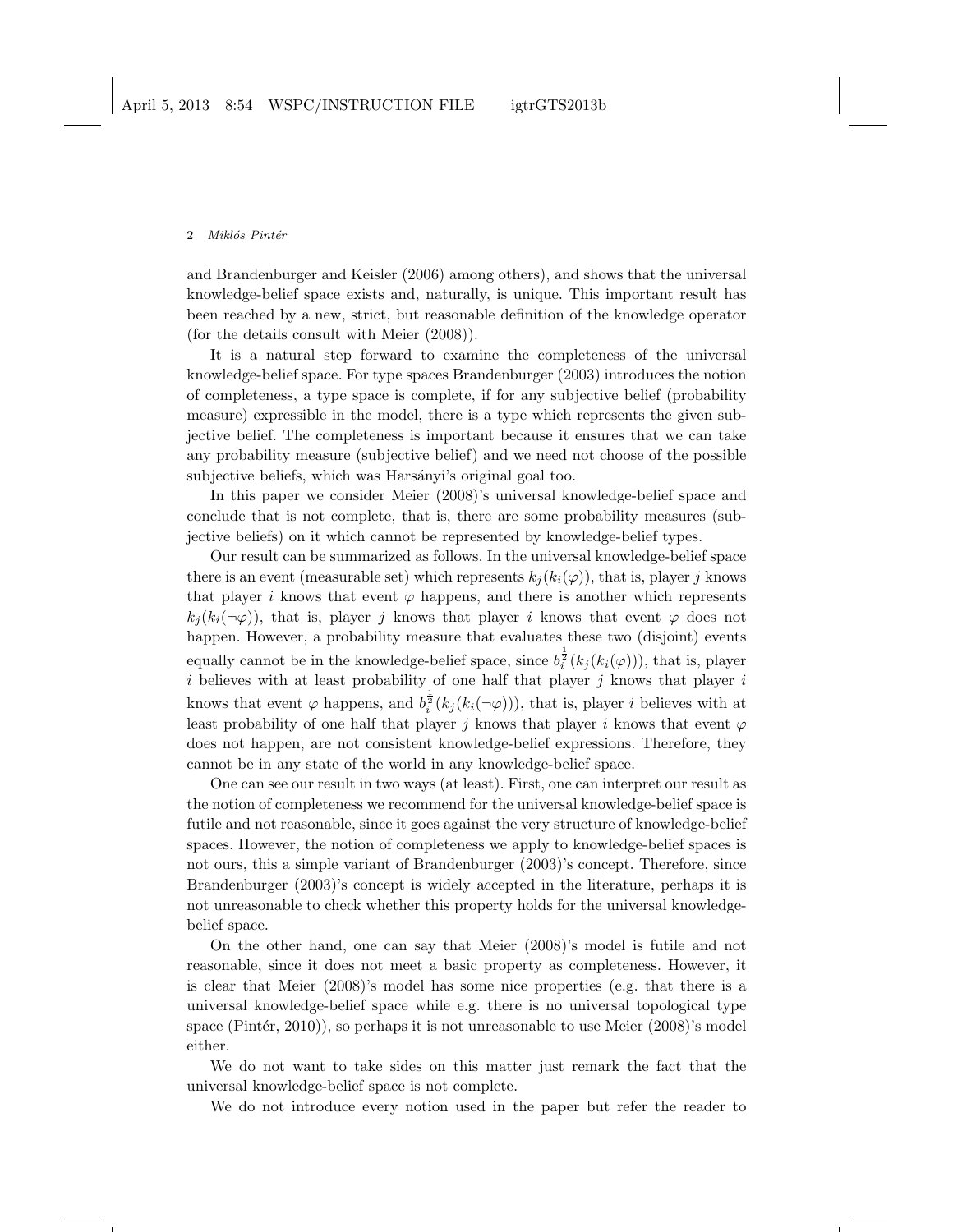On the completeness of the universal knowledge–belief space: A technical note 3

Meier (2008). Practically, the paper consists of one section, in which we introduce the basic notions and notations and give our non-completeness result in Theorem 2.

### 2. The universal knowledge-belief space is not complete

Throughout the paper, if not otherwise indicated, we use the terminology and notation of Meier (2008). Moreover we assume that the parameter space  $S$  is not trivial, that is, the  $\sigma$ -field of S,  $\Sigma$ <sub>S</sub>, has cardinality more than two, and that there are at least two players.

First we take Definition 2 from Meier (2008).

**Definition 1.** A knowledge–belief space (kb-space) on S for player set I is a 5-tuple  $\underline{M} := \langle M, \Sigma, (K_i)_{i \in I} , (T_i)_{i \in I} , \theta \rangle$ , where

- $(1)$  M is a non-empty set,
- (2)  $\Sigma$  is a  $\sigma$ -field on M,
- (3)  $K_i: \Sigma \to \Sigma$  is a knowledge operator<sup>a</sup> on  $(M, \Sigma)$ , for player  $i \in I$ ,
- (4) For each  $i \in I$ :  $T_i$  is a  $\Sigma$ -measurable function from M to  $(\Delta(M, \Sigma), \Sigma_{\Delta})$ , the space of probability measures on  $(M, \Sigma)$ ,
- (5) For each  $m \in M$  and  $E \in \Sigma$ :  $m \in K_i(E)$  implies  $T_i(m)(E) = 1$ ,  $i \in I$ ,
- (6) For each  $m \in M$  and  $E \in \Sigma$ :  $[T_i(m)] \subseteq E$  implies  $m \in K_i(E)$ , where  $[T_i(m)] :=$  ${m' \in M \mid T_i(m') = T_i(m)}, i \in I$
- (7)  $\theta$  is a  $\Sigma$ -measurable function from M to  $(S, \Sigma_S)$ , the parameter space.

If we use the condition "for each  $m \in M$  and  $E \in \Sigma: [T_i(m)] \subseteq E$  implies  $T_i(m)(E) = 1, i \in I^"$  and drop Points (3), (5) and (6) out of Definition 1 then we get the concept of type space (Heifetz and Samet, 1998b), that is, a model where only the beliefs of the players are represented, their knowledge are not.

**Definition 2.** The knowledge-belief morphism (kb-morphism)  $f : M \to M'$  between the kb-spaces  $\langle M, \Sigma, (K_i)_{i \in I}, (T_i)_{i \in I}, \theta \rangle$  and  $\langle M', \Sigma', (K_i')_{i \in I}, (T_i')_{i \in I}, \theta' \rangle$ is a mapping such that

- (1) f is  $\Sigma$ -measurable,
- (2) Diagram (1) is commutative, that is, for all  $m \in M$ :  $\theta' \circ f(m) = \theta(m)$ ,



<sup>a</sup>The properties of the knowledge operator is listed in Definition 1. in Meier (2008).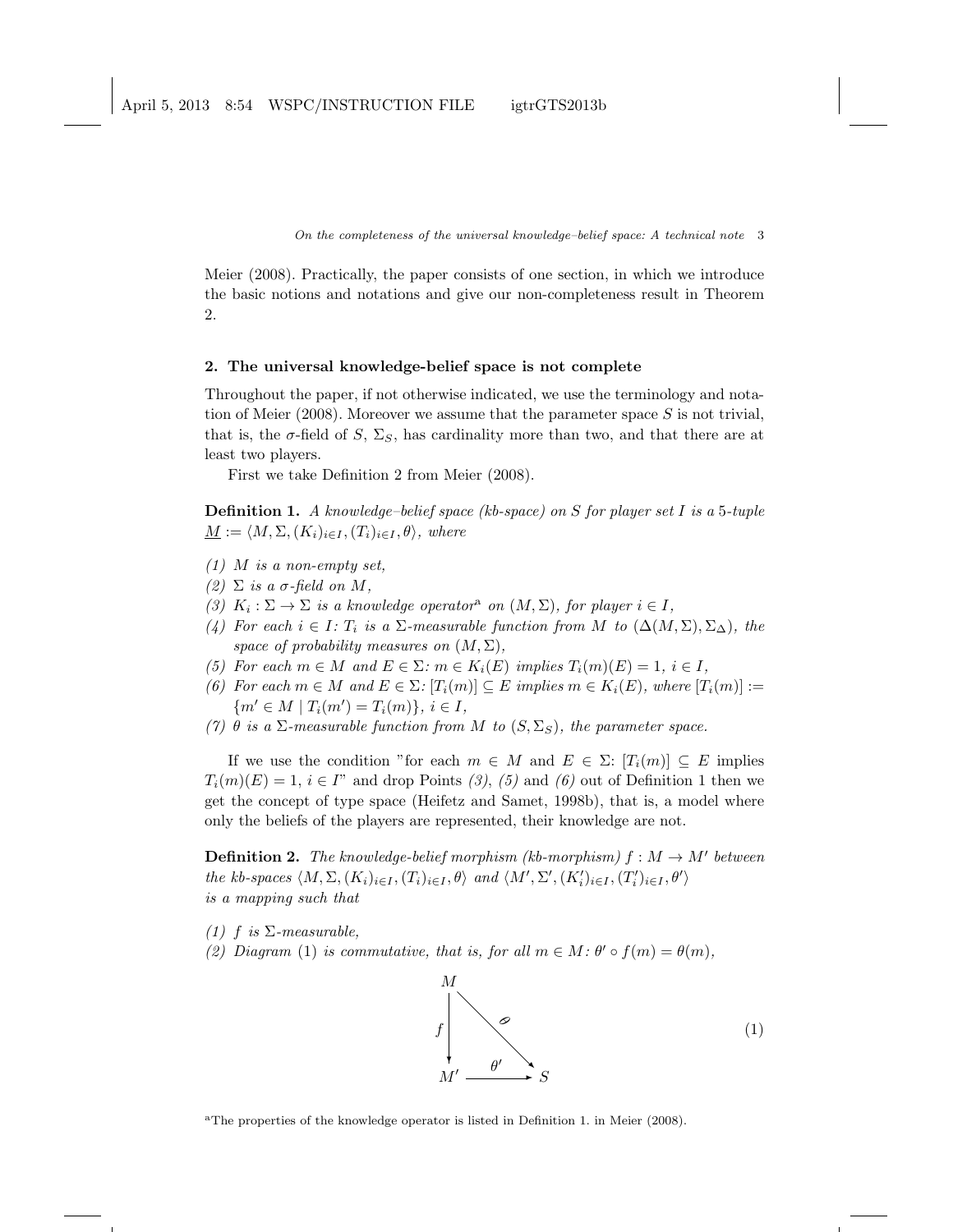4 Miklós Pintér

(3) For each  $i \in N$  Diagram (2) is commutative, that is, for all  $A \in \Sigma'$ :  $K_i \circ$  $f^{-1}(A) = f^{-1} \circ K_i'(A),$ 

$$
f^{-1} \downarrow \qquad f^{-1} \downarrow \qquad f^{-1} \downarrow \qquad (2)
$$
\n
$$
\sum_{\sum_{i=1}^{n} a_i} K_i \downarrow \qquad \sum_{\sum_{i=1}^{n} b_i} \sum_{i=1}^{n} C_i
$$

(4) For each  $i \in N$  Diagram (3) is commutative, that is, for all  $m \in M$ :  $T_i' \circ f(m) =$  $\Delta_f \circ T_i(m)$ ,

$$
M \xrightarrow{T_i} \Delta(M, \Sigma)
$$
\n
$$
f \downarrow \Delta_f
$$
\n
$$
M' \xrightarrow{T_i'} \Delta(M', \Sigma')
$$
\n(3)

where  $\Delta_f : \Delta(M, \Sigma) \to \Delta(M', \Sigma')$  is defined as for each  $\mu \in \Delta(M, \Sigma)$  and  $A \in \Sigma'$ :  $\Delta_f(\mu)(A) = \mu(f^{-1}(A)), i \in N.$ 

f kb-morphism is a kb-isomorphism, if f is a bijection and  $f^{-1}$  is also a kbmorphism.

It is easy to verify that <sup>b</sup> the kb-spaces as objects and the kb-morphisms as morphisms form a category (the parameter space  $(S, \Sigma_S)$ ) is fixed).

**Definition 3.** The kb-space  $\Omega$  is universal, if for any kb-space M there is a unique kb-morphism f from  $M$  to  $\Omega$ .

In the language of category theory the universal kb-space is a terminal (final) object in the category of kb-spaces. Since every terminal object is unique up to isomorphism, hence the universal kb-space is also unique up to kb-isomorphism.

**Theorem 1.** The universal kb-space exists.

Proof. See Theorem 1. in Meier (2008).

 $\Box$ 

In other words, Theorem 1 shows that there is a terminal object in the category of kb-spaces.

**Definition 4.** The kb-space M is complete, if for each  $i \in I$ ,  $\mu \in \Delta(M, \Sigma_{-i})$ there exists  $m \in M$  such that  $\mu = T_i(m)|_{(M,\Sigma_{-i})}$ , where  $\Sigma_{-i} := \sigma(\theta^{-1}(\Sigma_S) \cup$  $\bigcup$   $K_j(\Sigma) \cup$   $\bigcup$  $j\in I\backslash\{i\}$  $j\in I\backslash\{i\}$  $T_j^{-1}(\Sigma_\Delta))^c$ .

<sup>b</sup>The reason why we use commutative diagrams in Definition 2 is to suggest that category theory is the right framework for analyzing kb-spaces.

 $c_{\sigma}(\cdot)$  is for the smallest  $\sigma$ -field that contains the given set system.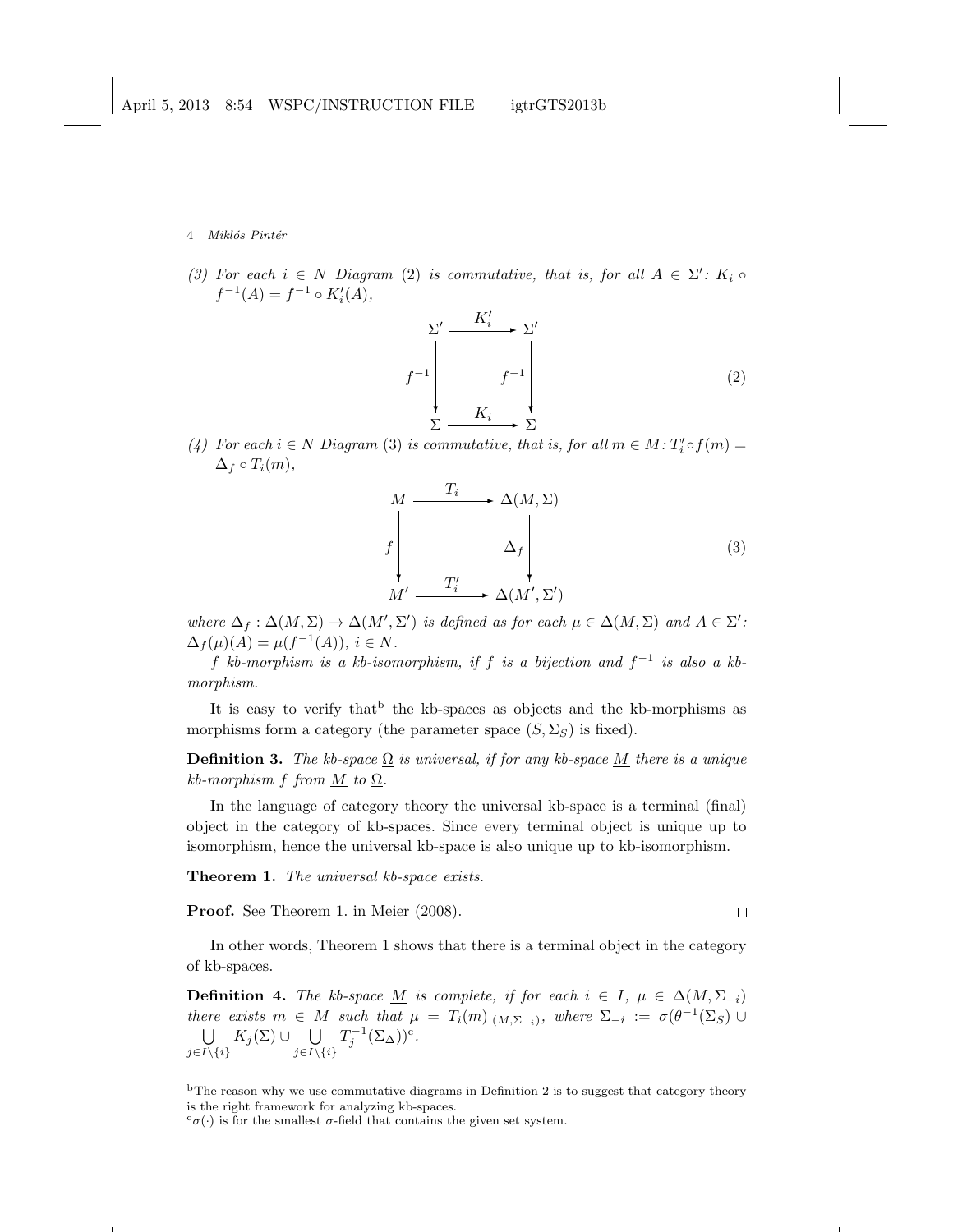April 5, 2013 8:54 WSPC/INSTRUCTION FILE igtrGTS2013b

On the completeness of the universal knowledge–belief space: A technical note 5

The above notion of completeness is the natural variant of the one Brandenburger (2003) applies to type spaces.

Intuitively, a kb-space is complete, if for any player any probability measure on the descriptions of the other players and the nature represents a kb-type of the given player. Therefore, if a kb-space is complete, then it is enough to take the probability measures on it; they give correct and full descriptions of the beliefs in the kb-types in the model.

As we have already mentioned in the introduction, the (purely measurable) universal type space is complete (Meier, 2012) and hence it is very desirable that the universal kb-space be also complete. Unfortunately, it does not happen.

**Theorem 2.** The universal kb-space  $\langle \Omega, \Sigma_{\Omega}, (K_i^*)_{i \in I}, (T_i^*)_{i \in I}, \theta^* \rangle$  is not complete.

**Proof.** Let  $E \in \Sigma_S$  be such that  $E, \mathcal{C} \neq \emptyset$ , and  $\varphi \in \Phi$  be the kb-expression that  $[\varphi] = \theta^{*-1}(E)^d$ . Consider players  $i, j \in I, i \neq j$ .

Take the following kb-expressions:  $k_j (k_i(\varphi))$  and  $k_j (k_i(\neg \varphi))$ . Then

$$
k_j(k_i(\varphi)) \Rightarrow k_i(\varphi) \Rightarrow \varphi
$$

and

$$
k_j(k_i(\neg\varphi)) \Rightarrow k_i(\neg\varphi) \Rightarrow \neg\varphi ,
$$

where  $\Rightarrow$  is for the implication. Therefore,  $[k_j(k_i(\varphi))]$ ,  $[k_j(k_i(\neg \varphi))] \in K_j(\Sigma_\Omega) \subseteq \Sigma_{-i}$ , and  $[k_i(k_i(\varphi))] \cap [k_i(k_i(\neg \varphi))] = \emptyset$ .

Furthermore,  $\Omega$  is universal kb-space, therefore  $k_i(\varphi) \Rightarrow k_i(k_i(\varphi))$  (positive introspection) and that  $k_i(\varphi) \Rightarrow \neg k_j(k_i(\neg \varphi))$  imply that for all  $\omega \in \Omega$ :

$$
k_i(\varphi) \in \omega \Rightarrow k_i(\neg k_j(k_i(\neg \varphi))) \in \omega \Rightarrow b_i^1(\neg k_j(k_i(\neg \varphi))) \in \omega
$$
  

$$
\Rightarrow \forall p \in (0,1]: \neg b_i^p(k_j(k_i(\neg \varphi))) \in \omega.
$$

Analogously,  $\neg k_i(\varphi) \Rightarrow k_i(\neg k_i(\varphi))$  (negative introspection) and that  $\neg k_i(\varphi) \Rightarrow$  $\neg k_i(k_i(\varphi))$  imply that for all  $\omega \in \Omega$ :

$$
\neg k_i(\varphi) \in \omega \Rightarrow k_i(\neg k_j(k_i(\varphi))) \in \omega \Rightarrow b_i^1(\neg k_j(k_i(\varphi))) \in \omega
$$
  

$$
\Rightarrow \forall p \in (0,1]: \neg b_i^p(k_j(k_i(\varphi))) \in \omega.
$$

Then it holds for all  $\omega \in \Omega$  ( $[k_i(\varphi)] \cup [\neg k_i(\varphi)] = \Omega$ ),  $p \in (0,1)$ :

$$
b_i^p(k_j(k_i(\varphi))) \wedge b_i^{1-p}(k_j(k_i(\neg\varphi))) \notin \omega.
$$

Therefore, if  $\mu \in \Delta(\Omega, \Sigma_{-i})$  such that  $(p = \frac{1}{2})$ 

$$
\mu([k_j(k_i(\varphi))]) = \mu([k_j(k_i(\neg\varphi)))]) = \frac{1}{2}
$$

,

then  $\exists \omega \in \Omega: \mu = T_i(\omega)|_{(M,\Sigma_{-i})}$ , that is, the universal kb-space is not complete.

<sup>d</sup>See Definition 10 in Meier (2008).